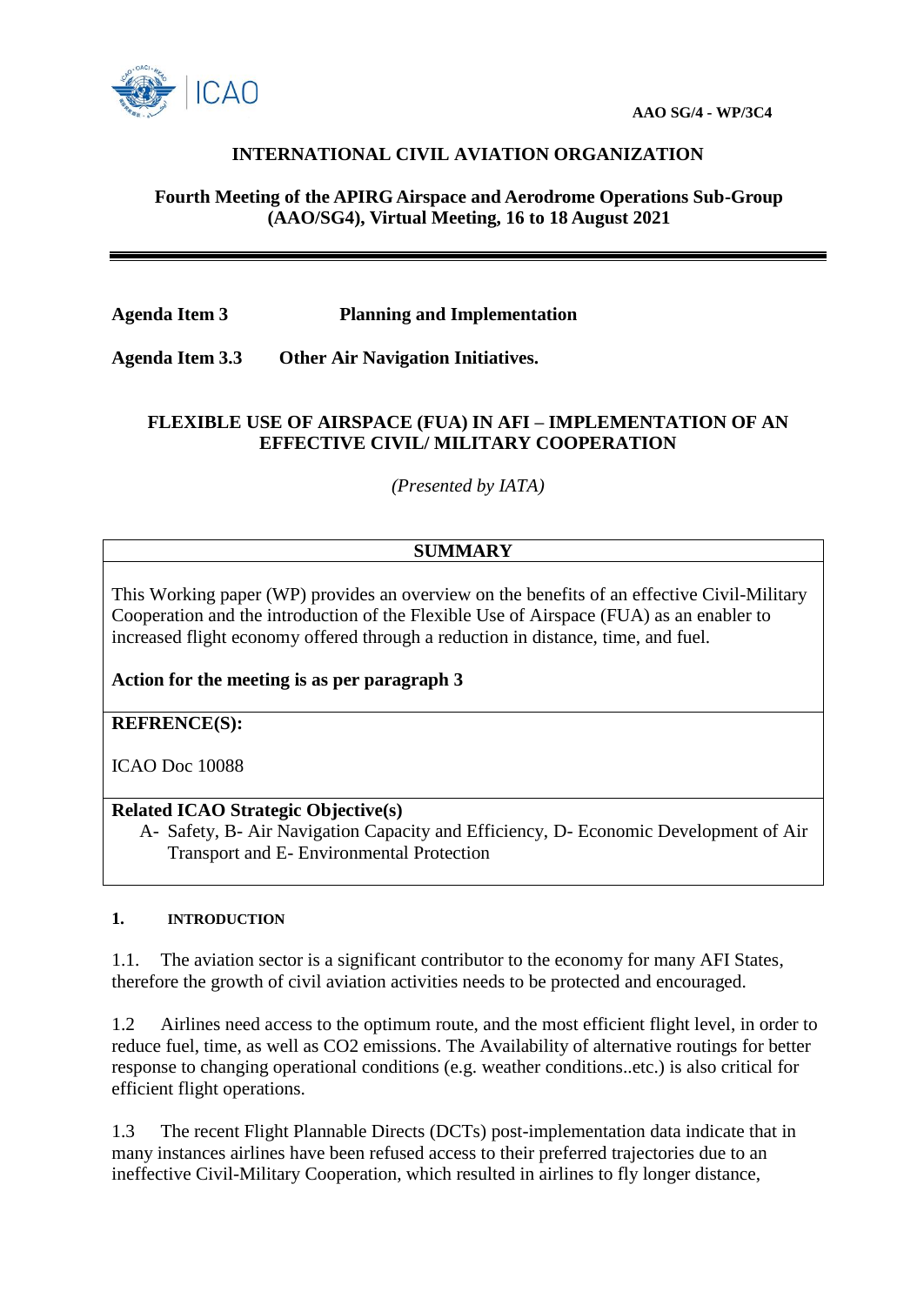inefficient flights levels.

1.4 AFI States are encouraged to implement an effective Civil–Military Cooperation and Coordination in order to meet their obligations under the Chicago Convention and its annexes (i.e. Article 37, Article 3, Article 3 d) , Annex 2, Annex 11..etc).

# **2. DISCUSSION**

2.1 While an integrated Civil – Military Flexible Use of Airspace (FUA) is regarded as the ultimate goal, AFI States can identify and prioritize areas where cooperation would deliver a level of plannable flexibility to best make use of the available airspace capacity. .

2.2 AFI States are invited to consider improving the implementation of FUA in two phases, the short and long terms. In the short term and in order to support flight operations efficiencies the AFI states should consider the introduction of a set of changes such as:

- 2.2.1 the development of coordination procedures between ATS and Military units;
- 2.2.2 the review of exiting Letter of Agreements (LOAs) between civil and military units to focus more on airlines needs in terms of flight efficiencies, and
- 2.2.3 the review of the existing Special Use Airspaces (SUA) based on their usage.

## **3. ACTION BY THE MEETING**

The meeting is invited to urge AFI states to consider:

## **In the short term:**

- a) Developing coordination procedures between ATS and Military units to allow greater access to available airspace capacity.
- b) Reviewing existing coordination processes between civil and military units (i.e. informal arrangements, LOAs) to focus more on Airspace users' needs in terms of flight efficiency.
- c) Performing regular review of existing airspace structure and the usage of existing Special Use Airspaces (SUA) e.g. prohibited areas, restricted areas, danger areas in order to:
	- i) Change the type of areas according to the actual usage (e.g., from prohibited to restricted area);
	- ii) Reduce the vertical limits and dimension of restricted, danger and prohibited areas;
	- iii) Reduce the number of restricted, danger and prohibited area.
- d) Ensuring the availability of direct communication between Civil ATS units and appropriate military units.